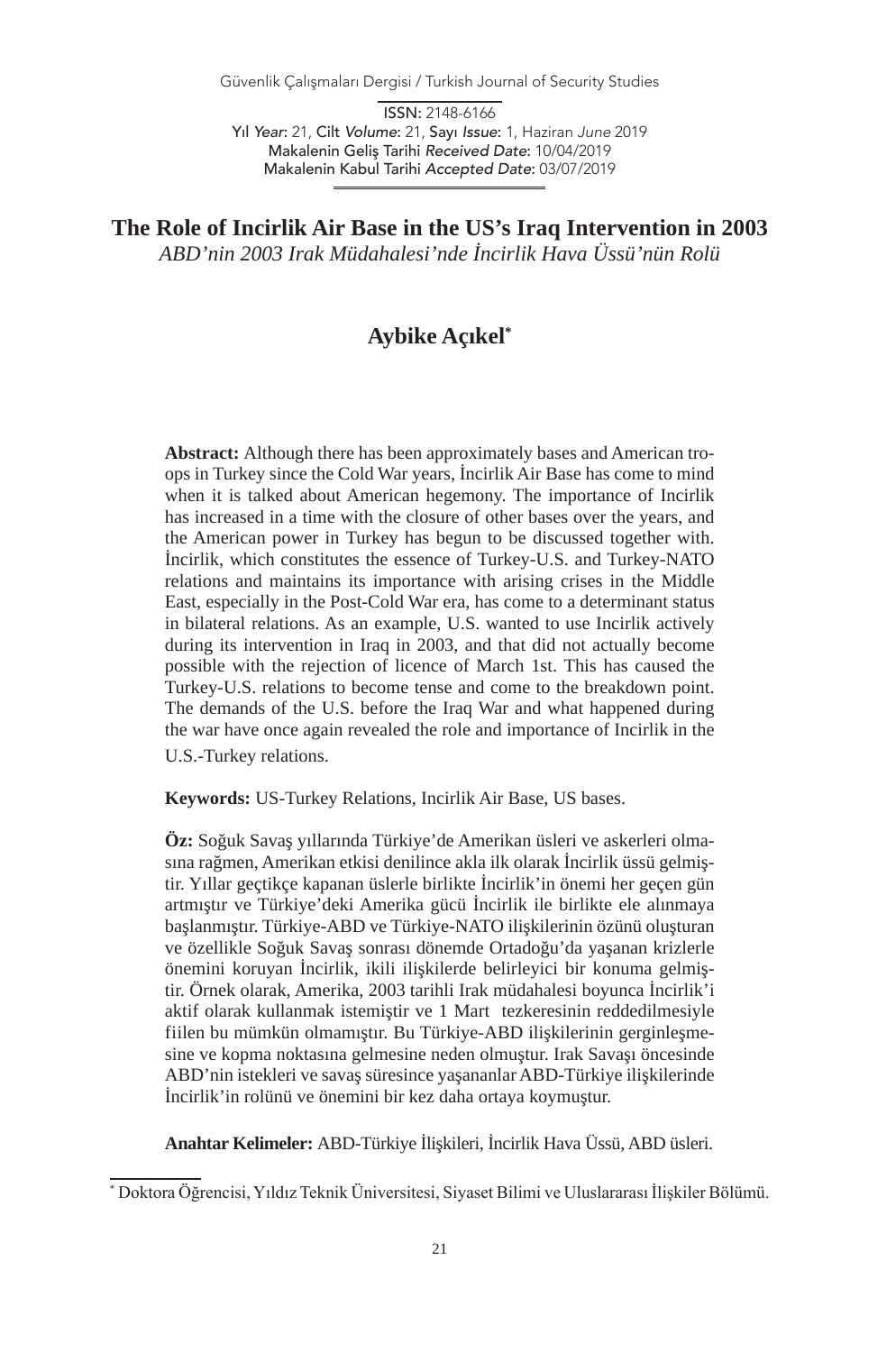### **Introduction**

Since it was first established, İncirlik Air Base has affected United States(US)-Turkey relationships and the results of this interaction have differed in all periods. Within historical process, the base has been a close cooperation in some periods, an independence threatening factor or the only remaining link between two countries in some other periods and a means used to regulate the relationships that hit rock bottom in some others, in accordance with the course of relations.

İncirlik is a strategically important base for Turkey and the US. In the first years after its establishment, it was shown as an assurance for economic and military aids that would be provided by the US and it was opened to the US's usage. In the following years, while the base was an important part of close alliance relationships between Turkey and the US, it was used as a trump card against the US when it came to the issues with which Turkey was dissatisfied in its regional politics. The US's use of İncirlik has also brought along some negative circumstances. Indefinite use of the base not only restricts Turkey's freedom of movement but also overshadows the country's independence. Besides, operations and manoeuvres the US carries out using İncirlik have confronted Turkey with the possibility of getting into trouble with neutral countries.

For the US, İncirlik was an important part of the policy of surrounding the Soviets in Cold War period. In the following period, it was the centre of power to immediately intervene in the events that occurred in the Middle East. In most of the operations organized especially after the 9/11 attacks, the İncirlik has been actively used.

In this study, the use of İncirlik especially during the 2003 Iraq War, in which strategical importance of Turkey was preeminent, will be discussed. In the first part, the US's base policy is explained with a theoretical framework on the basis of Cox's hegemony notion. In the second part, a brief analysis of the bases in Turkey is made through the existence of NATO and the US in Turkey and the importance of İncirlik, which is considered to be the most important and most famous one is discussed. In the third part, the negotiations on the Ankara-Washington line during the Iraq War and the reflection of the use of İncirlik on Turkish-American relations will be examined.

#### **The Concept of Base and US Base Policy**

It is known that for centuries, states have been willing to protect their own sovereignty territories, to capture the places beyond their borders and to maximize their interests. This long-standing expansionist policy is a way for states to increase their level of welfare and to expand their territory. The bases that emerged for this purpose have assumed the duty of replenishment and have maintained the borders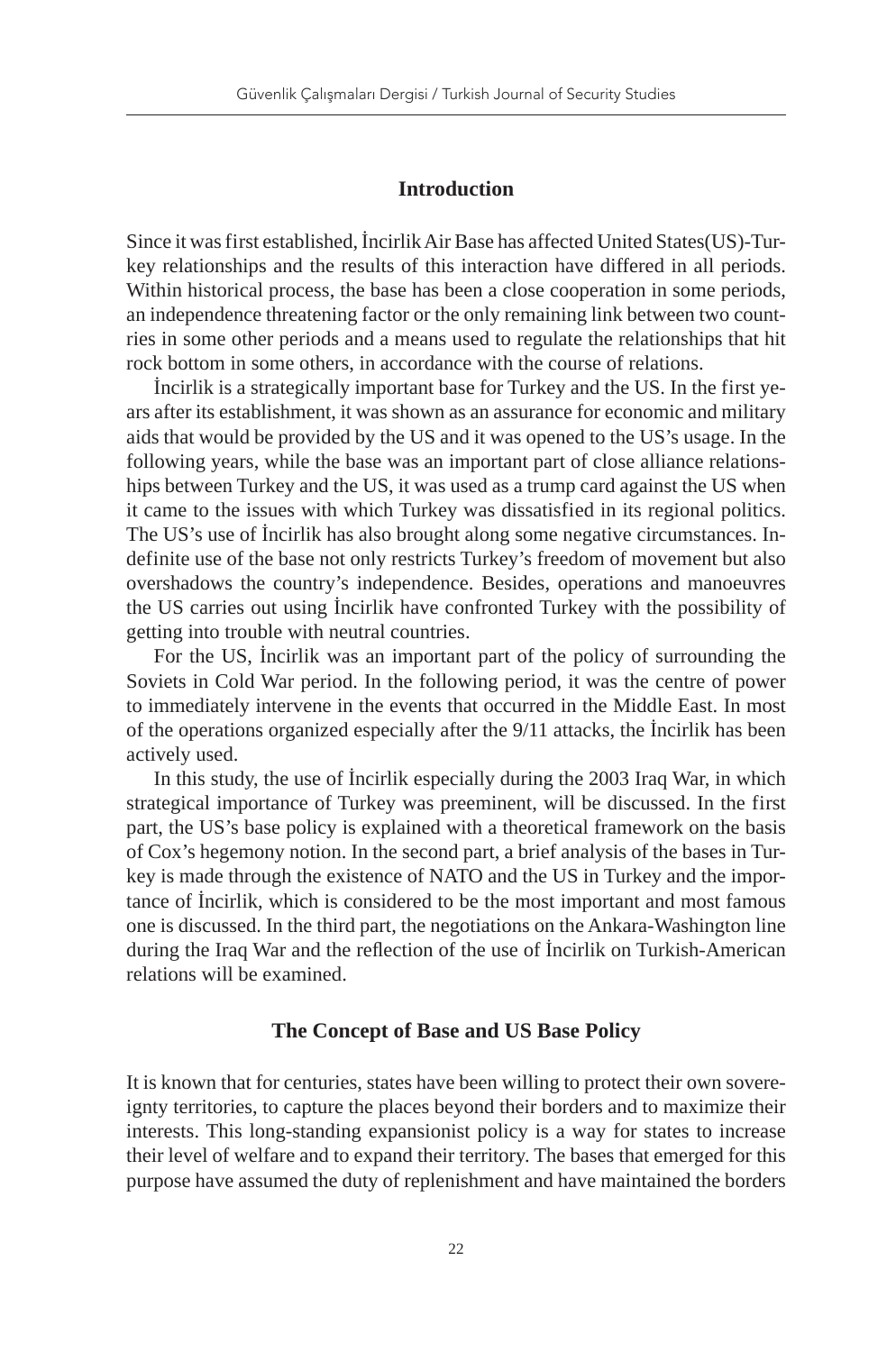and trade routes. With the development of maritime trade, the number of colonies; with technology, strategy and with the development of power and competition, the presence of overseas bases have increased.

Military bases are the generic name given to facilities owned or managed by a military unit, where staff are sheltered and where equipment is located. According to Blaker, military bases are campuses routinely used by military forces. ( Blaker, 1990, p.4). Harvaky, on the other hand, has made the base and facility distinction on the basis of usage rights in order to prevent ambiguity. In this context, while bases imply that there is no limitation in the access of the utiliser country and that operation rights are free, facility is used to indicate situations where the usage conditions are based on certain conditions and that these conditions are determined by the host country within its sovereignty. (Harvaky, 1989, p.8). He argues that the new concepts that the US tries to use for overseas bases are related to the sharing of authority.(Lutz, 2009, p.8). As it is understood, although there has been no full consensus on the definition of bases, Chalmers Johnson's words referring to the similarity between colonies and military bases "*You would once follow the spread of imperialism by counting colonies. American version of colonies are military bases."* summarizes the situation from a general perspective (Johnson, 2004). Ultimately, the existence of military bases has been an indicator of imperial desire in every period, has been accepted as expanding sovereignty territory by dominating over a certain region and by having an effect on the political and economic structure of the host country (Lutz, 2009, p.7).

### **A Theoretical Approach to the US Base Policy**

Due to the Realist view that dominated the politics in the Cold War years, explaining the US base policies in terms of power balance, national interest and security has almost been a convention. Realism defines the state as the main actor, and explains that by its very nature the state is in an effort to maximize human interests. At this point, military bases are important elements of military forces of the states trying to provide security in an anarchic structure (Viotti and Kauppi, 1993, p.35-186). With this approach, the US can own land even in remote areas, on the grounds of protecting its national interests.

The colonial races, which were initiated by powerful states in the global sphere especially after, the nineteenth century, the desiring to gain new territories increased the importance of key points in geographic terms. The geopolitical theory emerging at this point argues that the geographical position of a country is the most important factor in creating security policies. This theory, which takes its point of origin from concepts such as national interest, military power advocated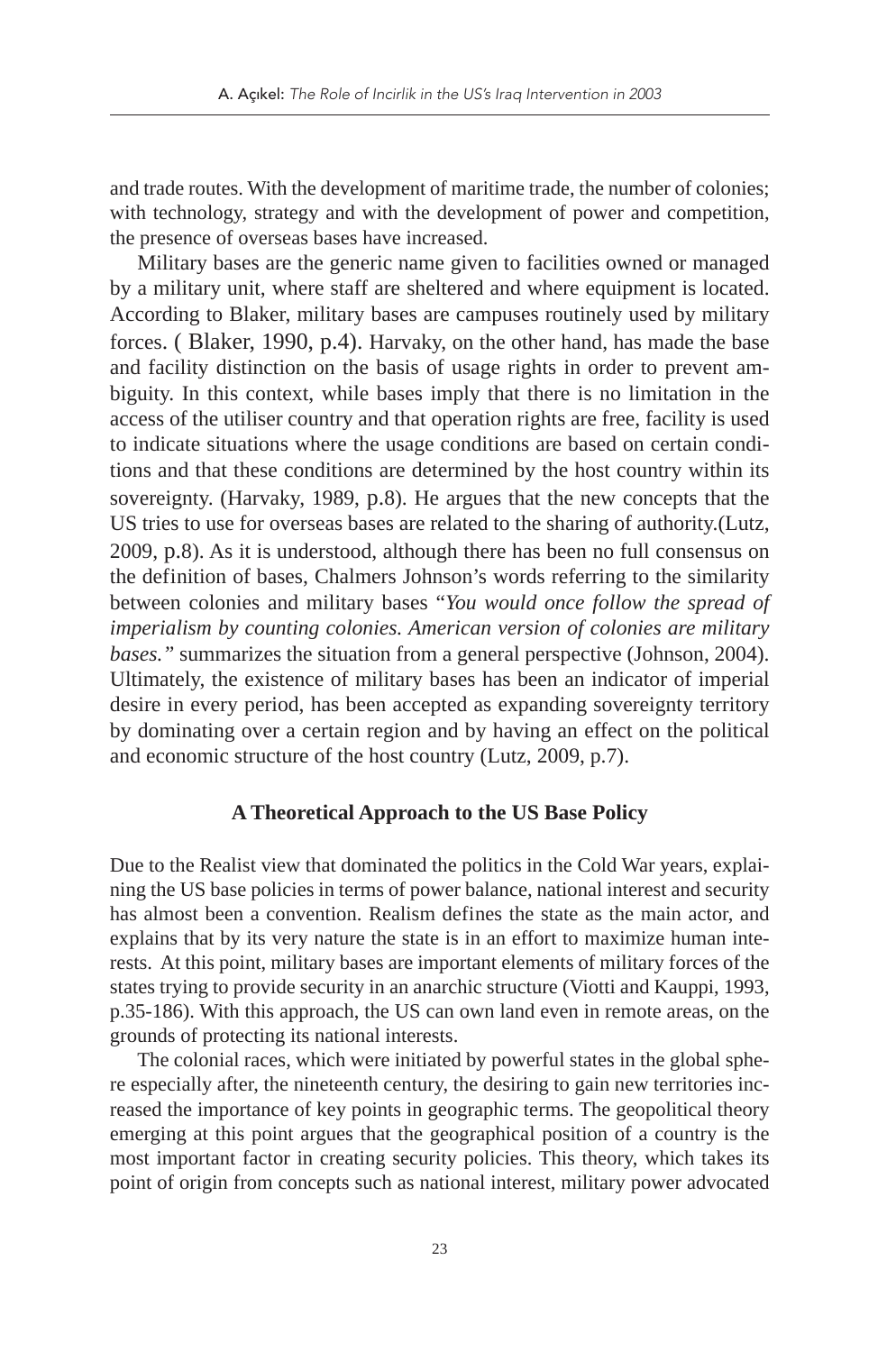by realist theory; argues that conflicts are natural consequences of the intercountry power struggle.

The ideal of building military bases as a result of the military strategy created by states was not fully explained by the Realist approach in the post-1970s period when the bipolar system began to end. One of the most important names adapting the critical theory, which emerges in this setting, to the theories of international relations is Robert W. Cox.

In Cox's approach, the concept of hegemony used by Antonio Gramsci holds an important place. While hegemony, in general, states a country's pressure and political superiority over another state (Cambridge Dictionary), Cox and Gramsci explain hegemony as "*a situation where ruled section acknowledges authority of their own free will, without a need for use of force*". The hegemony Cox refers to means leadership rather than pressure, with the use of force in the background. Hegemony, which means a strong actor's establishing dominance over relatively less strong actor, provides opportunity to use brute force while being established and it tries to convince and gain consent after it is established. However, according to Cox, unilateralism policy that the United States of America implemented as in Iraq in spite of the opposition of the majority of people separates the principle of consent brought by hegemony from legitimacy (Cox, 1981, p.141).

Forming a military base is based on the idea of gaining territory by owning usage rights of a certain region within another country's borders. In order to define raison d'être of bases, Robert Cox's hegemony concept is used. The US has the right to use, in line with principle of consent or by means of war, over another sovereign country's territory. Most of the time, it insists not to withdraw, disregarding the host country's demands. These bases, which are centres and proofs of American expansionism, are expressed as the US's territories overflowing the continent (Bölme, 2012, p.60).

What canalizes the US to the need for establishing bases is that its interests have become global. Bipolar order and communism threat that emerged after the Second World War caused Western countries to give consent to the establishment of bases in their territories by the US. The soldiers, who were charged in these bases, also provided opportunity to the spread of American capitalist economy. The bases have important roles in spreading American values and ideas and in establishing American ideology in the new world order that was established especially in the period following the Cold War. When it is viewed from historical perspective, it is seen that the US attained bases in times of war.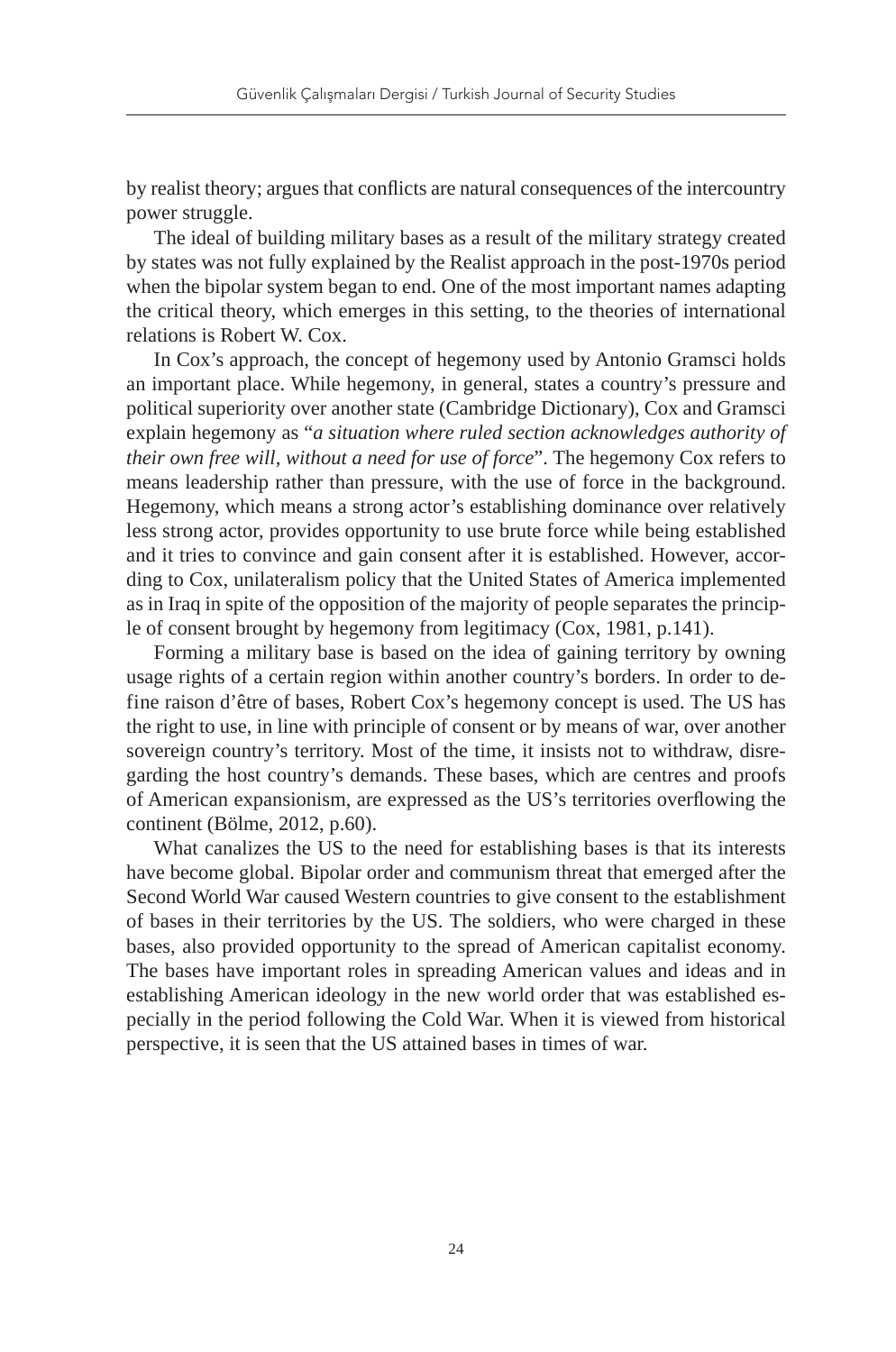### **The Presence of NATO and the US in Turkey**

Turkey gave consent to the establishment of military bases and facilities by choosing to cooperate with the United States of America in the period following the Second World War in order to destroy Soviet threat and to get rid of loneliness in foreign politics. In this context, as a result of the *Military Facilities Agreement (SOFA)* in 1954, which was formed by referring to the third article of the NATO Treaty, US bases and facilities were established in Turkish land. Operation, logistic support and responsibility, training authority of these bases belong to *Turkey-America Logistic Organization* (*TUSLOG*) Commandership which is linked to the Pentagon (Tunçkanat, 2007, p.201).

As of 2016, there are totally 15 military bases in 10 different cities in Turkey. Some of these bases are in control of NATO, while some others are directly connected to the United States of America.





Source: Sputnik News Tr, 2017.

As shown in the map, the presence of NATO and the US in Turkey is seen in six geographical regions, we also encounter at least one foreign military facility in İstanbul, İzmir, Ankara, Adana, Malatya and Diyarbakır. It is striking that there is not any base only in Black Sea Region.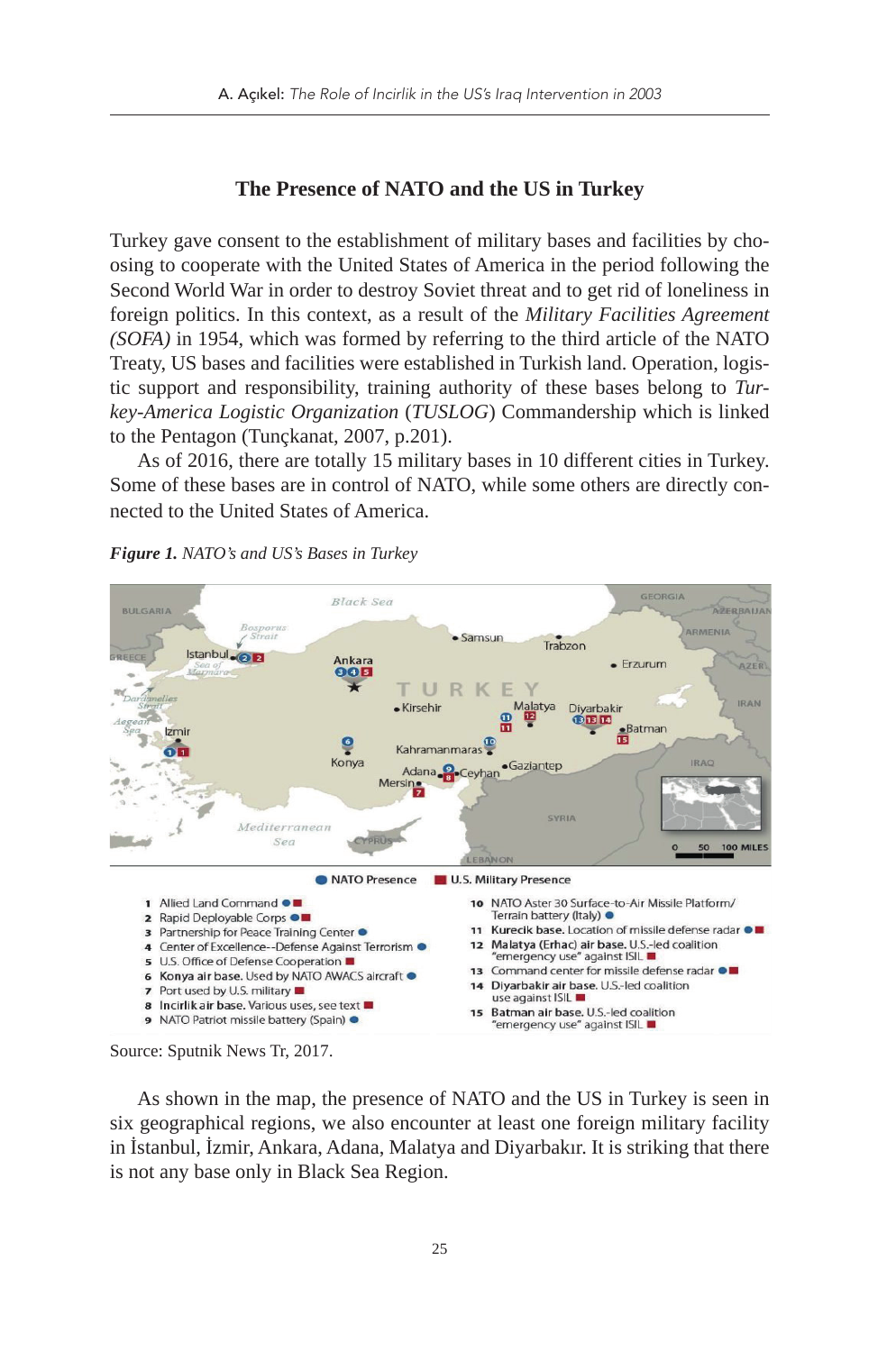Afyonkarahisar Military Airport, which is the biggest military airport in Turkey, is used as "*the Main Jet Maintenance Base*" by NATO. Tekirdağ Çorlu Airport, Konya Air Base, Gaziantep Airport, Batman Airport include 1 Patriot defense system, while reinforcement support in Sabiha Gökçen is provided. It is claimed that in İzmir Çiğli Air Base, there are I-HAWK and Roland missile systems. Şile base is a range with international standards for launching Stinger missiles. Balıkesir 9th Air Jet Base is also employed as an opened base for similar situations. With the establishment of missile shield radars, which have been mentioned a lot recently and which have been planned to be established in Malatya Kürecik, it is aimed that the gravity of NATO and the US in Turkey is increased. Nevertheless, the most outstanding one among the bases in question and the most important one is undoubtedly İncirlik Base.

# **Historical Transformation of Incirlik Air Base**

The base was realized as a result of changing world politics of the US after the first successful nuclear arm trial of the Soviet Union in 1949. The base, whose construction began in 1951 as a result of diplomatic relations that began with Turkey, started to operate in 1955. According to the US authorities, Turkey is in a position that is quite important to collect military intelligence and it is also an ideal base for military operations. İncirlik was initially planned as a pass base for heavy and middle bomber aircrafts that belong to *American Strategic Air Command (SAC)* and its importance in terms of intervention in crises in the Middle East was not ignored due to what was going on in the Middle East. In addition to the Middle East, the US gave weight to using the airports in Turkey in order to ease the transfers in the Europe and Africa route (Cassaboom and Leiser, 1998, p.73). Similarly, the importance of the bases in Turkey increased due to its position that was suitable to collect intelligence regarding the operations that were conducted by the axis powers in the Balkans. With changes in threat perceptions, İncirlik has been the base that could use tactic nuclear strike ability that has the most advanced technology in the Eastern Mediterranean (Arkin and Fieldhouse, 1985, p.76). In 1950s, when İncirlik Airport was at construction phase, the US Air Forces started from the top on down to search how they could benefit from the base to attain the maximum output. In these periods, İncirlik was given duties such as supporting the US Air Forces in the south of Turkey at peacetimes, Tactic Air Base operations at wartimes and air corps in the Middle East (İncirlik Air Base).

After the Lebanon crisis, İncirlik became a unit where fleets belonging to the US Air Forces conducted rotation trainings. In 1960 F-100 war fleets, in 1964 F-105s and in the 70s F-4 aircrafts in Germany came to İncirlik Base for rotation training. At the same time, it makes the base special that the nuclear weapons, which belong to the US, are placed to İncirlik in a way that NASA considers ap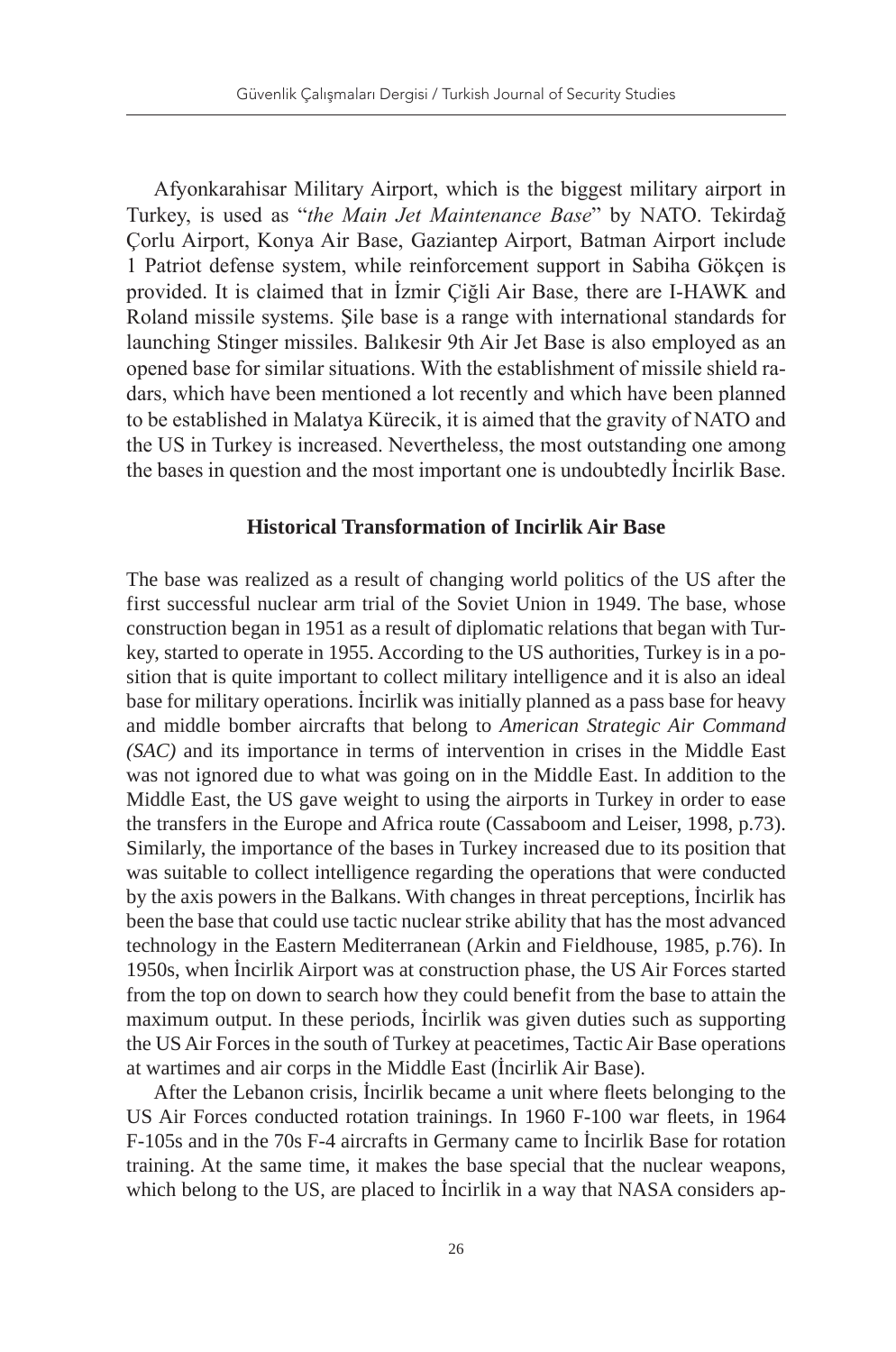propriate. With Head-Dress Agreement which was signed in 1959 between the United States and Turkey and with *Stockpile Agreement* which went into operation in 1995, keeping nuclear weapons in some bases in Turkey was made possible (İncirlik Air Base).

That İncirlik, Balıkesir and İzmir Çiğli bases are used as nuclear armed air bases both gives confidence to Turkey and poses danger as they are within the Soviet range. In this sense, İncirlik is regarded as the storage area of nuclear weapons for the United States of America against any threat from the Middle East (Arkin and Fieldhouse, 1985, p.76). The US, which initially tried to guarantee the İncirlik against the threats from the Middle East and the expansion of the Soviet Union, changed its policies due to its changing interests in the Middle East. The US accounts, coming from the past, for the oil in the Middle East created a need to intervene in that region anytime. İncirlik Air Base, from the Gulf War until 2003 It served in the 39th Wing Command. In this process, it hosted Exploration Operations from the North, Peace Operation I and Peace Operation II. A new process for the İncirlik Base began on September 11, 2001 with the attacks to the World Trade Centre and the Pentagon. The US Air Force sent 50 airplanes to the base for rotation. In this way, İncirlik served as an aircraft, tanker and logistics provider for the Humanitarian Relief Operations in a global war by supporting military operations. One of the first countries to provide large-scale support in the Gulf War, Turkey is considered to have a key position for an operation in Iraq considering the developments after 2001.

# **Ankara-Washington Contacts Before the 2003 Iraq War**

In 1998, during his visit to Ankara, although US Defense Secretary William Cohen indicated that they had no special request from İncirlik, he later implied to the press that they expect full support from Turkey in case of an operation (Milliyet Archive, 1998). Turkey's support for the period in question is considered to be very important. According to *Murat Yetkin*, because of that Turkey could not intervene in Iraq due to 1999 earthquake happened in Turkey and of the possibility of Turkey's not participating in such a war, Iraq operation was postponed (Yetkin, 2004, p.29-30).

As of 2002, after the US resolved to attack Iraq, contacts between the two countries increased. Bülent Ecevit, the Prime Minister of the period, tried to prevent this war as much as he could; yet he did not want to remain outside the war. A common view in the army during this period was the view that the *Turkish Armed Forces* should enter northern Iraq to pursue an active foreign policy on Iraq during the war (Bila, 2003, p.47). Because the officials in Washington were dominated by the view that Turkey will be persuaded, *US Deputy Secretary of Defense*, *Paul Wolfowitz*, who did not want to lose time, arrived in Ankara to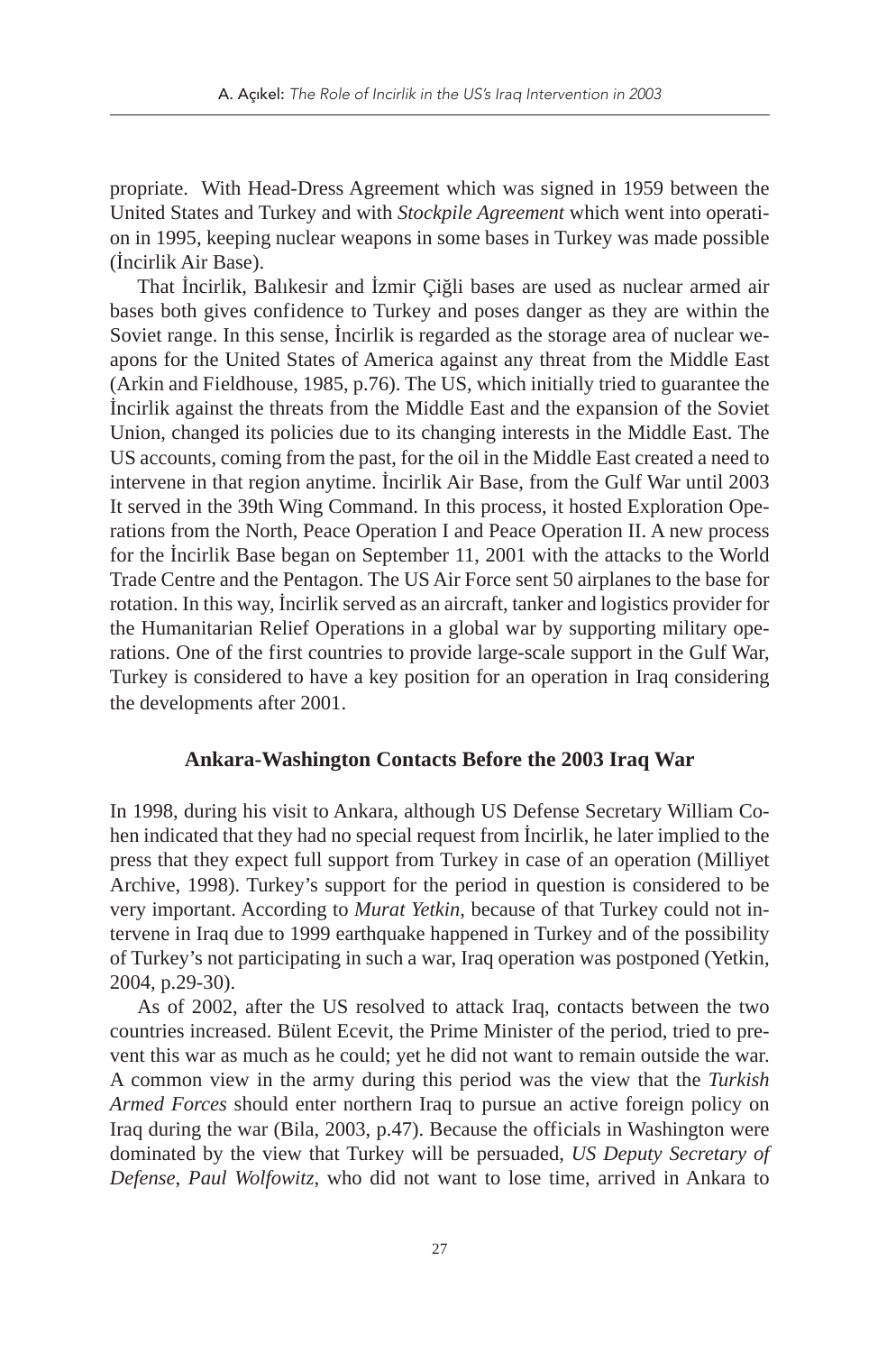discuss the Iraq issue in particular. While Turkey's worries and concerns such as the establishment of a Kurdish state in the region were debated, Wolfowitz stated that the operation would be realized with or without Turkey but Turkey's support in other words providing utilization permit for the bases was important for the US (Hürriyet, 2002).

As a result of the intense reactions from the US, following that the seriousness of the situation was brought to Ankara's notice, the government had to made urgent plans. In 2002, the Undersecretary of the Ministry of Foreign Affairs, Ugur Ziyal faced with very serious demands of the United States following his going to Washington. In this meeting where the idea of Northern Front was discussed for the first time, the US declared its plan to overthrow Saddam Hussein by entering Iraq via Kuwait at the South and via Turkey at the North and by uniting in Baghdad. Nevertheless, it was declared that Turkey's sensitivities would not be ignored and all the economic needs would be satisfied (Bila, 2003, p.166). After a series of meetings between Turkish officials and American officials, *United States European Command* (*EUCOM)* delivered these requests in a message sent to the Turkish General Staff for the first time in black and white and orally (Yetkin, 2004: 45). The US requested full support from Turkey to the full extent in the process of Iraq operation and desired cooperation. This meant that utilization permissions had to be provided for the Turkish bases, primarily İncirlik, facilities, airports and civil ports for eighty thousand American military aircrafts and about two hundred and fifty fighter aircrafts (Yetkin, 2004, p.80-81).

A report submitted by the Foreign Affairs to the National Security Council after all these requests, listed the US's expectancies of Turkey (Bila, 2003, p.170- 171).

- To be absolutely impartial in the operation, and even to suspend Northern Exploration Operation during the operation.
- To stop Northern Exploration Operation and to permit only over-flights,
- To support the operation only in terms of the determined parameters of the Northern Exploration Operation, in other words not to permit the US operation except for the conditions required by the Northern Exploration Operation,
- To add over-flights to the third option,
- Extended decree and to permit over-flights.
- Extended decree and permitting over-flights and special forces operations,
- In terms of air operation, providing full support and permitting special forces operation,
- Full support both in terms of air and land operations,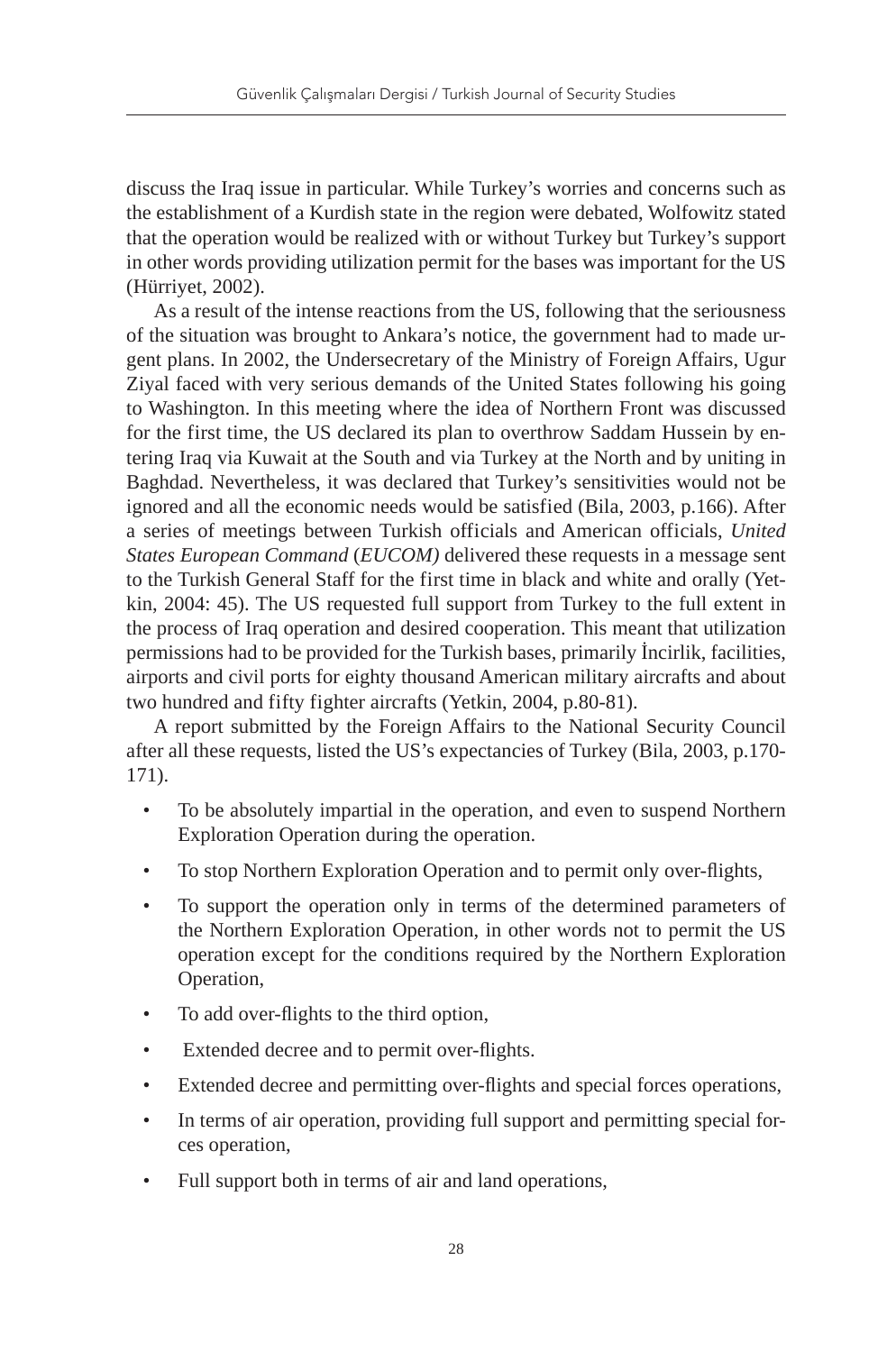- To add Turkey's participation in the land operation to the eighth option,
- Conducting Turkey's own operation along with the US,
- Conducting only Turkey's own national operation in the Northern Iraq.

In the report it is stated that it must not be permitted that American land forces enter into Iraq via Turkey unless there are changes in the conditions to some extent. In whatever direction the decision was, the government had to obtain authority from the Assembly for all options.

Iraq War arrived to the starting phase on 11 October 2002, after the US Congress gave authority to Bush, who was the President of the period, to declare war. Like all the other NATO member states, Turkey was also delivered a message regarding a possible Iraq operation. The message was delivered via *EUCOM* to the General Staff. New requests of the US (Bila, 2003) were listed as:

Deployment of 80.000 American soldiers in Turkey

- 2. Deployment of 250 aircrafts in Turkish airports
- 3. Providing the US with utilization permit regarding the 6 main airports [Batman, İncirlik, Antalya, Sabiha Gökçen, (Diyarbakır, Afyon) and the 8 substitute airports (Muş, Balıkesir, Konya, Van, Erzurum, Erzincan, Çiğli, Malatya)].
- 4. Providing full convenience in the airports (3 main airports, Mersin, İskenderun, Samsun and 2 substitute airports Trabzon, İzmir)
- Free utilization of these airports and all roads, railways and waterways between the airports.
- Allocating areas for the operation training of the American forces that would be deployed in Turkey
- Providing support and security services for the American forces during their transfer to Turkey
- Providing transfer support in moving the American tanks
- Scouting airports, ports and roads where American forces would be transferred and deployed
- Providing every kind of security in the transfer and deployment of the American forces
- Providing fuel support of 4 million gallons to the American forces in the first phase
- Permitting utilization of Turkish territories in Iraq operation. The US requested overtly the advantages, in addition to others, of unauthori-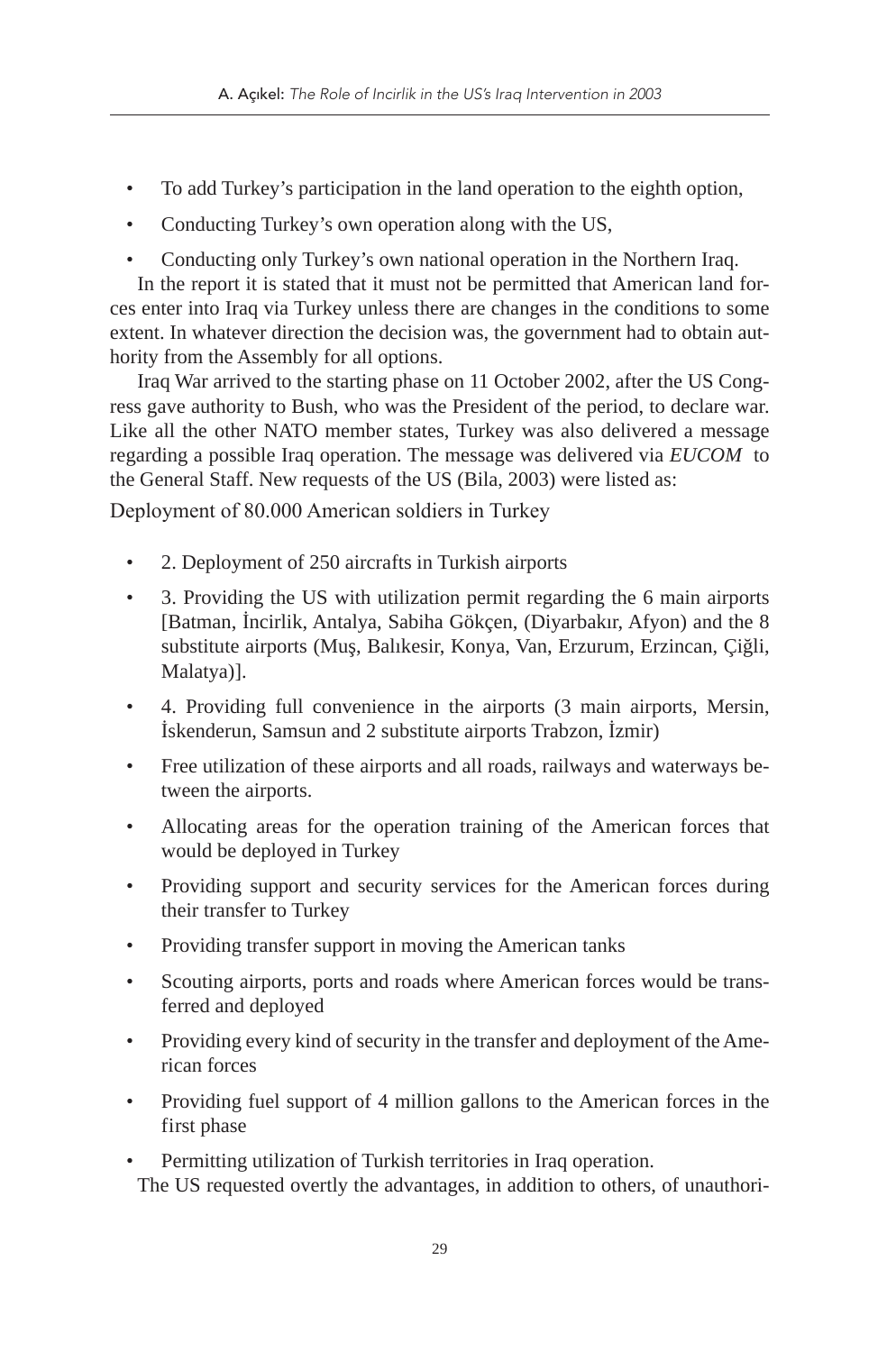zed passing and indefinite utilization that would transform the whole Anatolia into a base. Turkey made remarks stating that these unending requests already went beyond their aim and they would cause loss of reputation for Turkey. However, in the same period, there was a consensus regarding that Turkey would accept these requests in the US. It was thought that whatever political party won the elections in November 2002, Turkey would support this operation (Migdalovitz, 2004, p.6). After Justice and Development Party won the elections in November 2002, *Paul Wolfowitz* and Grossman visited Turkey in December. After the requests were reiterated to the new government, negotiation process began officially between the officials of the two countries. According to the offer Wolfowitz submitted to the government, if Turkey accepted, it would be the auxiliary operation base and the main reinforcement point. *United States Central Command (CENTCOM)* would establish the second biggest main operation base after Qatar in İncirlik.

# **Licence Crisis and the Use of İncirlik in Iraq War**

The Justice and Development Party (AKP) government preferred to divide the requests of the US. On 6 February 2003, the first licence was submitted to the Assembly and *"The Prime Ministry Licence regarding permitting the deployment of technical and military staff belonging to the United States of America in Turkey for the necessary renewal, development, construction, expanding and infrastructure operations of the military bases and facilities and also ports in Turkey, for three months, in accordance with the 92nd article of the Constitution*  " was accepted by a large majority. $<sup>1</sup>$  Accordingly, about 4000 American soldiers</sup> would come to Turkey in order to participate in the modernization operations of the bases and the ports.

Meanwhile, economic negotiations continuing between the US and Turkey were going on this process about which Bush told that it turned into *horse bargain* created displeasure in Turkish Armed Forces and Turkish Public Opinion (Bila, 2003, p.210). As a result of the pressures of the US on Turkish government, on 1 March 2003, The Prime Ministry Licence was put to vote to permit "*sending Turkish Armed Forces to foreign countries, hosting foreign armed forces elements in Turkey for six months and making necessary regulations for transferring militant elements to out of Turkey in accordance with the 92nd article of the Constitution* ". 533 members of parliament participated in the closed session held in the Assembly. The licence was rejected with 264 affirmative, 250 rejection and 19 abstention votes. That the Northern Front was closed due to the rejection of the licence in the Assembly was welcomed with pleasure by both Turkish citizens 1 "Türkiye'deki askerî üs ve tesisler ile limanlarda gerekli yenileştirme, geliştirme, inşaat ve tevsi çalışmaları ile alt yapı faaliyetlerinde bulunmak amacıyla, Amerika Birleşik Devletleri'ne mensup teknik ve askerî personelin 3 Ay Süreyle Türkiye'de bulunmasına, Anayasanın 92 nci maddesi uyarınca izin verilmesine dair Başbakanlık tezkeresi", 06 February 2003.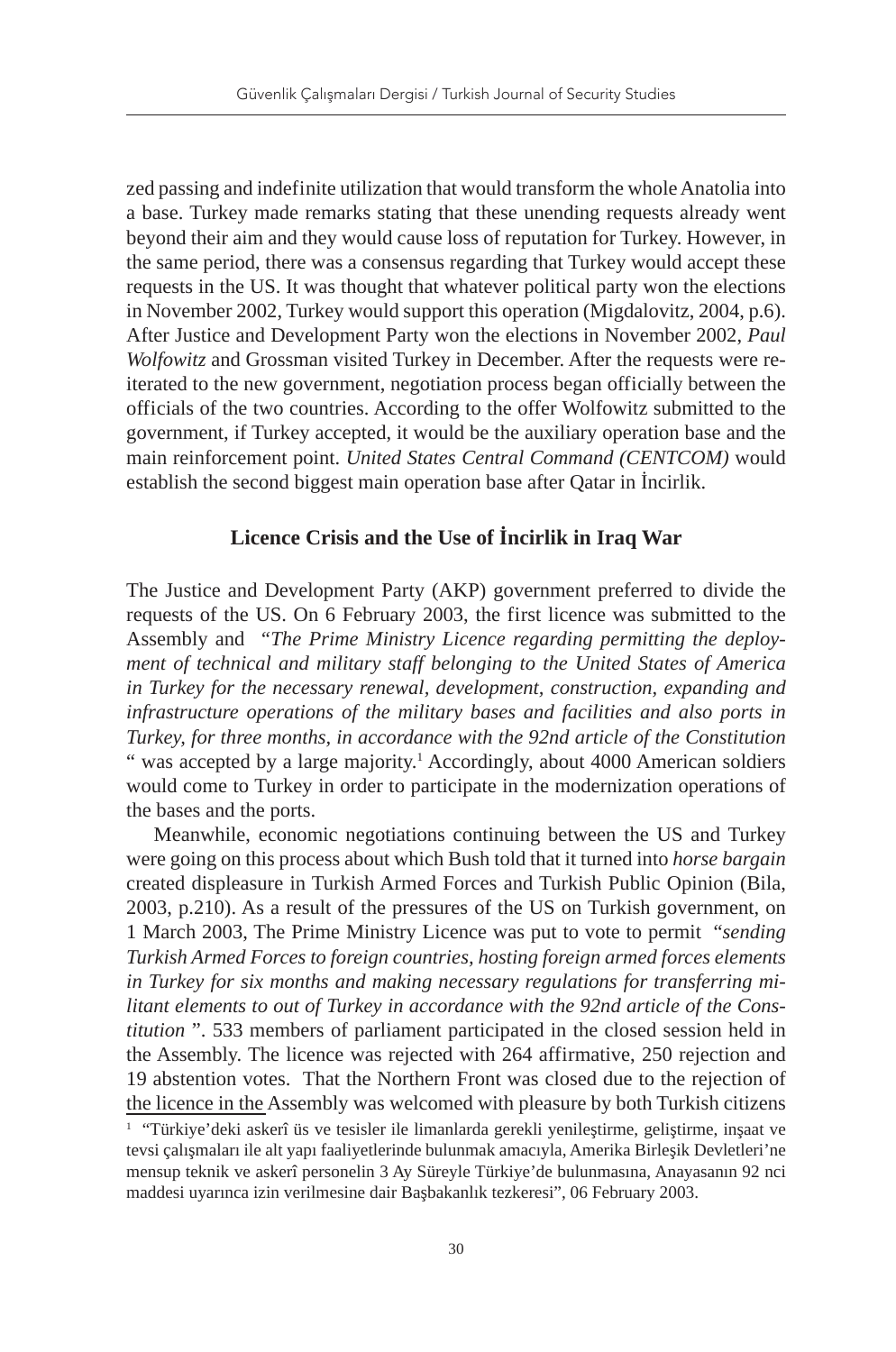and other anti-war world citizens. The rejection of the licence caused the most nerve-shredding relationships between the two countries (Caşın and Kılıçoğlu, 2004, p.128-131).

Although the 1 March licence was rejected, Turkey took steps backward in order to support the US in the operation it started in Iraq. After a short while following the rejection of the licence on 20 March, the US requested the necessary permits in order to use Turkish Air Corridor. One day after, on 21 March 2003, the licence which opened Turkish Airspace to the use of the US by favour of the Assembly and which regarded "*sending Turkish Armed Forces to the Northern Iraq and permitting utilization of Turkish Airspace by air components belonging*  to foreign armed forces for six months," was accepted.<sup>2</sup> On the same day, the US and British aircrafts started bombing Iraq. Turkey, which provided support all by opening its airspace to the US in the Iraq operation, provided support for the US in many aspects during the war. Aircrafts carrying injured people used İncirlik Air Base during the operation. Additionally, a permit was provided for the aircrafts that the US withdrew from Turkey following the rejection of the licence in order for them to land to İncirlik Base in case of emergency.

### **Conclusion**

US bases have important functions in that they contribute to the American hegemony in military, economic, political terms of the countries where they are established. After Turkey became a member of NATO, the most important base in its territory, İncirlik, has been an important factor when it comes to the progress of relationships. In this sense, İncirlik, did not become a tool for the development of American hegemony in the region, it served to the inclusion of Turkey in the hegemony.

Although in the first years of its establishment, İncirlik was planned with the purpose of serving as an advanced base for bomber aircrafts by the US Strategic Air Command against the Soviet Union, it was used for many purposes by the American officials due to the advantages it provided in cases of interventions in the crisis in the Middle East. New threat and risk perceptions that emerged after 11 September terror attacks brought a new dimension to the Turkey and the US relations.

After *Constant Freedom Operation*, the Turkish Grand National Assembly's rejection of licence for the support that would be provided by Turkey especially

<sup>2</sup> Türk Silahlı Kuvvetlerinin Kuzey Irak'a Gönderilmesine; bu Kuvvetlerin Gerektiğinde Belirlenecek Esaslar Dairesinde Kullanılmasına ve Muhtemel Bir Askeri Harekat Çerçevesinde Yabancı Silahlı Kuvvetlere Mensup Hava Unsurlarının Türk Hava Sahasını Türk Makamları Tarafından Belirlenecek Esaslara ve Kurallara Göre Kullanmaları İçin Gerekli Düzenlemelerin Yapılmasına, Anayasanın 92nci Maddesi Uyarınca 6 Ay Süreyle İzin Verilmesine Dair Karar, 20 March 2003.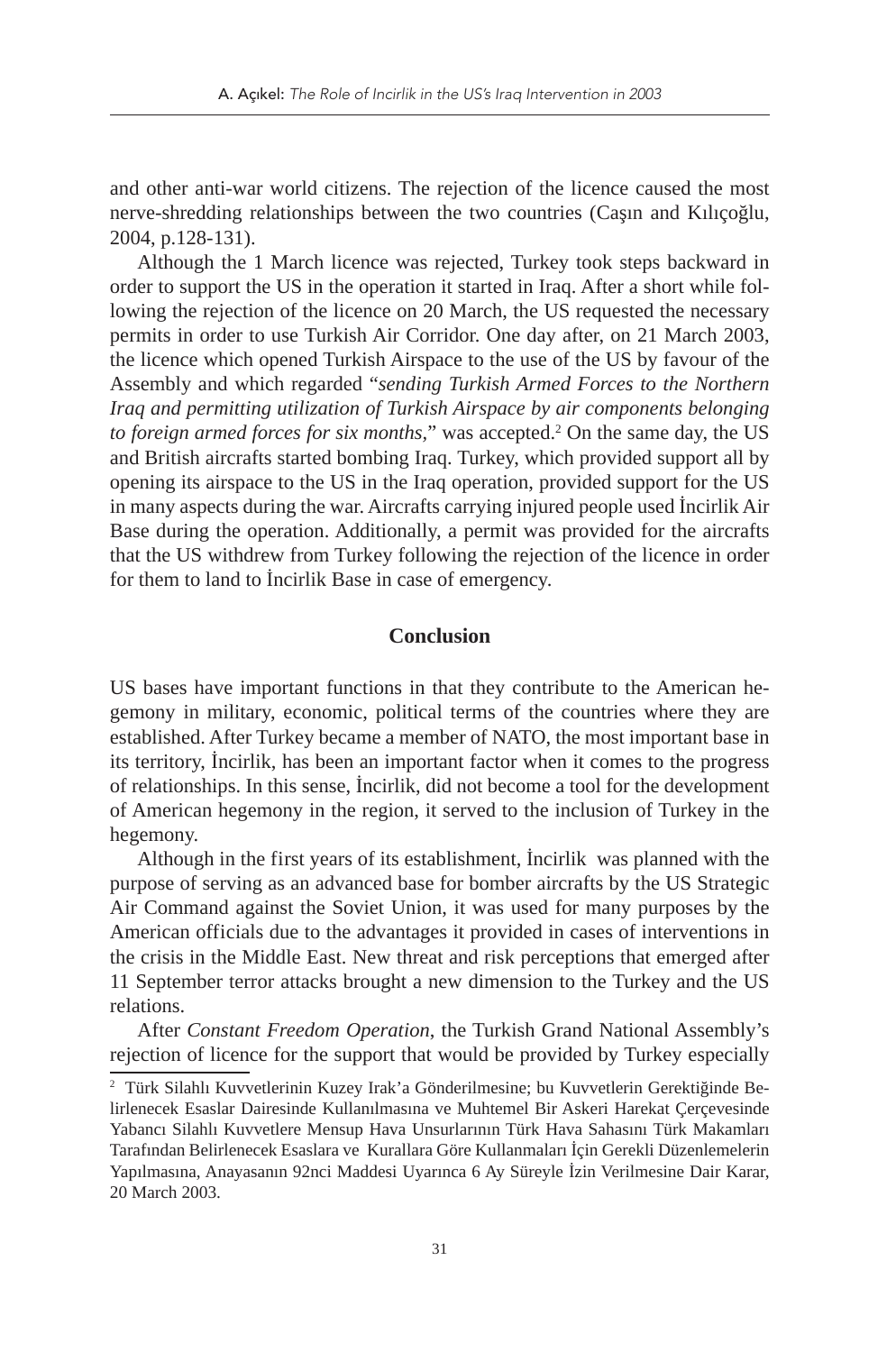with İncirlik base to the operation that the US would conduct in Iraq, caused injuries that are difficult to repair between Turkey and the US. Nevertheless, the demands of the US on the use of İncirlik Base continued uninterruptedly and Turkey's attitude which gave concessions had a constructive effect on the improvement of the relations between the two countries. That the request of providing rotation for 120 American soldiers in Iraq over İncirlik was accepted by Turkey and permitting the utilization of İncirlik by the United States of America within the scope of *Logistics Transfer Operation* afterwards were the developments that caused relaxation in the relationships.

İncirlik was a platform that directly reflected the air in Turkish-American relations after it was founded. The United States does not hesitate to apply military sanctions on the country with which it is an ally when it cannot discipline a problematic country. Turkey instrumentalized base utilization by completely closing İncirlik base to the use of the US in return for economic sanctions implemented by the US during the *Cyprus Peace Operation* The base opened for active use during periods of good relations was closed to use of the US in some periods when the relations became tense and diplomatically lower. Moreover, what happened in the Iraq War process revealed that the United States could wage war and use the İncirlik Base by violating international law in the absence of United Nations or NATO resolutions.

#### **References**

- Arkin, W. and Fieldhouse, R. W. M.(1985). *The nuclear battlefields: Global links in the arms race*. New York: Ballinger Pub Co.
- Blaker, J. R. (1990). *United States overseas basing: An anatomy of the Dilemma*. New York: Praeger.
- Bila, F. (2003). *Sivil darbe girişimi ve gizli belgelerde 1 mart tezkeresi: Ankara'da Irak savaşları.* Istanbul: Güncel Yayıncılık.
- Bölme, S. (2012). *İncirlik üssü ABD'nin üs politikası ve Türkiye*. İstanbul: İletişim Yayınları.
- Cambridge University. (2019). *Cambridge dictionary*. https://dictionary.cambridge.org/tr/ sözlük/ingilizce/hegemony accessed on 19 April 2019.
- Cassaboom, R. and Leiser, G. (1998). Adana station 1943-1945: Prelude to the post-war American Military Presence in Turkey. *Middle Eastern Studies*, *34*(1), 73.
- Caşın, M. H., Oğuz, G. and Kılıçoğlu, G. (2004). İstanbul NATO Zirvesi sonrasında Türk-Amerikan ilişkileri. *Jeopolitik Stratejik Araştırmalar Dergisi*, *3,* 128-131.
- Chalmers, J. (2004). *America's Empire of bases*. http://www.tomdispatch.com/post/1181/ chalmers\_johnson\_on\_garrisoning\_the\_planet Accessed on 11 April 2019.
- Cox, R. W. (1981). Social forces, states and World orders: Beyond international relations theory. *Millennium - Journal of International Studies*,*10*(2), 141.
- Harvaky, R. E, (1989), *Bases Abroad: The Global Foreign Military Presence*. New York: Oxford University Press.